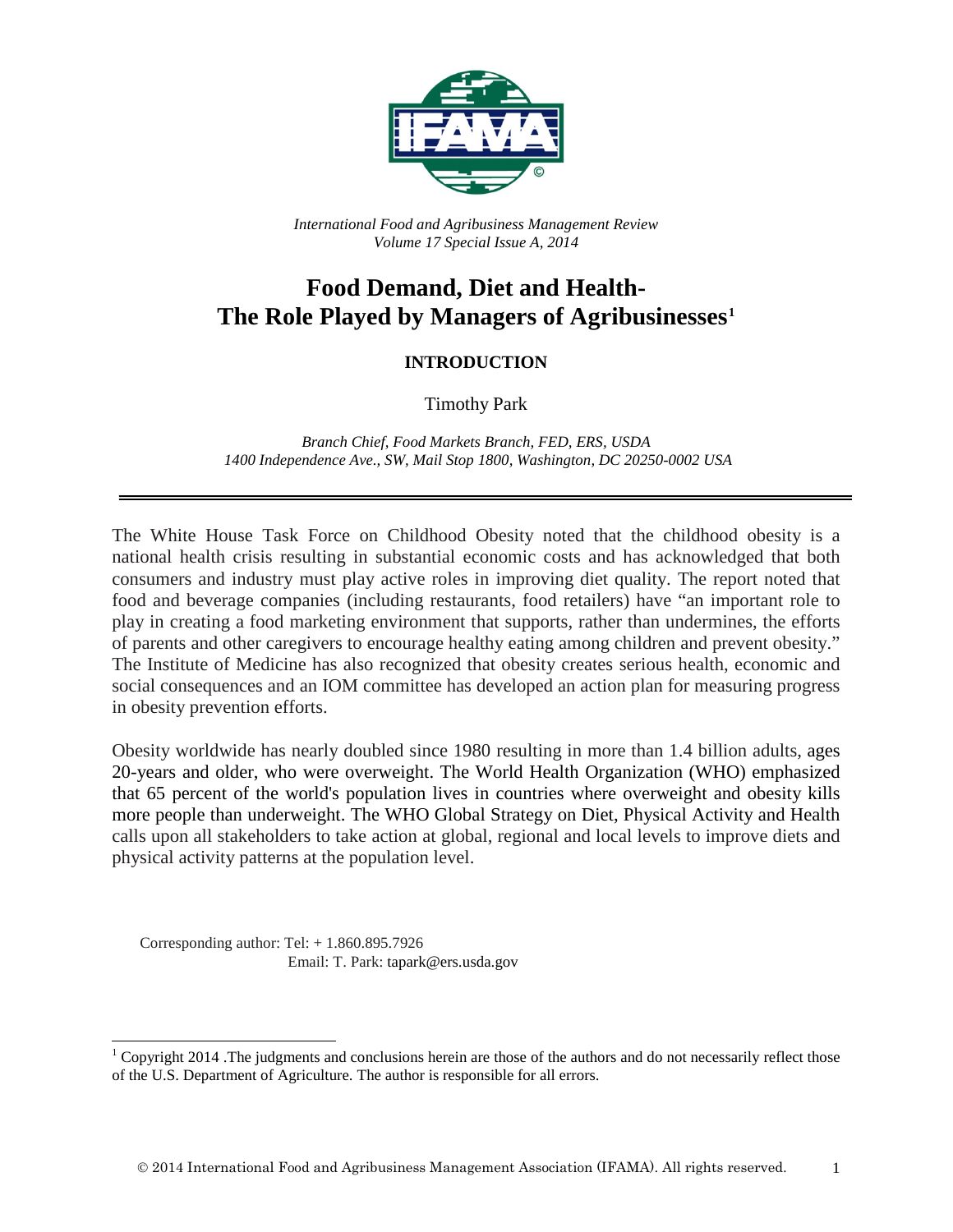In 2013 the WHO targeted the marketing of unhealthy food to children and stated that the food industry's has been "disastrously effective" at fueling the global obesity epidemic. The United Nations health agency advocated developing tighter regulations to prevent corporations from advertising fatty, salty, and calorie-heavy foods to kids and endorsed recommendations to guide countries in designing new polices on food marketing communications for foods high in in saturated fats, trans-fatty acids, free sugars, or salt. All 53 member states in the European region have signed on to consider restrictions on the marketing of unhealthy foods to children. The diversity of responses that are under consideration can be informed by the policy oriented research presented in the papers for this special issue.

In the United States the IOM report specifically commented on the variety of environmental and policy strategies that are being implemented at both the national, state, and city level and emphasized the need for rigorous scientific evaluation and assessment of how these programs influence behavior. Policy innovations create the demand for timely and meaningful data on consumer and business responses and this is a feature of the articles in this Special Issue.

This issue of IFAMR will examine how managerial decisions, firm strategy, and store format are tied to health issues and health claims through food marketing, advertisement, refrigeration, product labeling, packaging, product reformulation, and shipping. In other words, how are retail stores and the production and product sales of the food industry shaping consumer demand and health outcomes in the US or worldwide?

A set of four articles assess the impact of consumer preferences on nutritional quality of household purchases, consumer preferences for nutritious foods in a food desert, the role of information on meat consumption, and the choice of food shopping outlets in a developing country.

*Berning* examines how the nutritional content of breakfast cereal purchases by households is influenced by coupons. There has been limited research investigating how coupon-induced purchases influence the nutritional content of household purchases. Breakfast cereal is regularly consumed in the US and is a popular choice for breakfast among children and adults. Since breakfast cereal is primarily purchased at retail stores for at home consumption, a household model can account for the entire basket of breakfast cereal purchases.

The author finds that manufacturer and retailer coupons are associated with slight increases in the purchase of beneficial nutrients like protein and fiber. But coupons also lead the household to increase purchases of potentially detrimental nutrients such as fat, sodium and sugar. The managerial implications of the research lie in understanding how consumers are using coupons. For consumers who are mainly concerned about price and are less concerned about product quality, then coupon marketing programs such as double coupons or coupon stacking (using manufacturer and retailer coupons at the same time) may be effective marketing tools. If consumers are more concerned with taste or better nutritional content, then large price discounts may not be as important to consumers. In particular, promoting better nutritional content may need to be part of a more comprehensive marketing plan that not only offers price discounts, but also promotes the nutritional content of the cereals.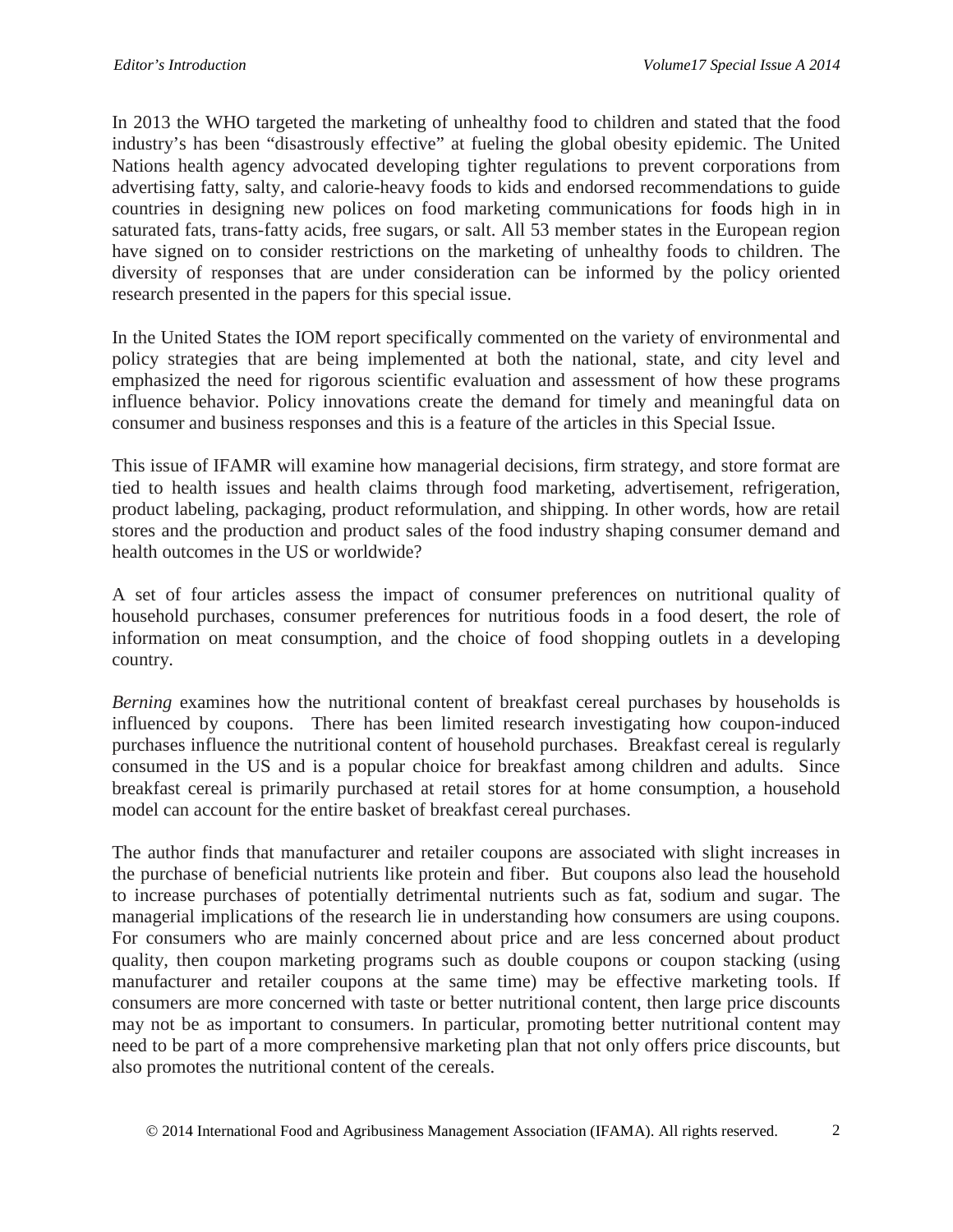*Weatherspoon et al.* analyze demand for healthy food products in an urban food desert with the objective of identifying the factors that influence healthy food consumption. Food deserts are environments that lack the typical variety of foods that society has come to expect from a flourishing community, due primarily to limited choices among supermarket chains that usually provide quality, affordable, and nutritious food options.

The authors highlight that the lack of knowledge about the factors that influence demand for nutritious foods among poor, ethnic populations, and populations of color constrains the ability of both public- and private-sector interventions to expand the availability of nutritious foods while replacing unhealthy consumption of high calorie foods. The approach looks at the demand for fresh fruit and vegetables in a Detroit, Michigan food desert area and determines the factors that influence the consumption of fresh fruit and vegetables.

The article develops implications for retailers in how to improve access to nutritious foods for low income, urban households and identifies innovative entry and maintenance strategies are needed to make retailers viable in this setting. Adaptations to consumer shopping behavior are also mentioned such as research to increase the frequency of shopping trips per household, shifting the timing of shopping over the month, and ways to assess how shopping behavior is influenced by lack of food storage and appropriate facilities to prepare food.

*Cordts, Spiller and Nitzko* provide an international perspective on the emerging environmental and health literature mentioning the negative implications for consumers and societies due to the growing demand for and the production of meat. Some German scientists and government institutions are advocating for policies designed to reduce the domestic consumption of meat. This article developed a detailed understanding of the underlying motives for meat consumption among German consumers. The study focusses on four types of information regarding the negative effects of meat consumption on human health, climate, personal image or animal welfare and investigates which kind of information has the largest effect on consumption patterns of male and female consumers in Germany. Animal welfare aspects motivated the largest number of respondents, which might be due to the fact that animal welfare issues are very emotionally discussed and are able to directly cause high levels of concern in many consumers.

*Meng et al.* shift the research perspective to a developing country and assess the factors that influence consumer choice of food shopping outlets. This paper fills a research gap since there are few studies that examine consumer food retail format across both modern and traditional food outlets, especially in West Africa. Unique survey data from Ghanaian urban households is exploited to identify the key socio-demographic characteristics that affect consumer food shopping choices (supermarket vs. traditional outlets) and to illustrate how the food retail formats affect consumers' diet and health.

Consumer profiles in each food retail outlet provide insights to guide marketing strategies along with entry, exit, consolidation and expansion strategies of food manufacturers, distributors/marketers, and food retailers. A clearer understanding of food retail choices of consumers will show how food retail formats relate to consumer food selection, which further affects consumer diet, nutrition, and health.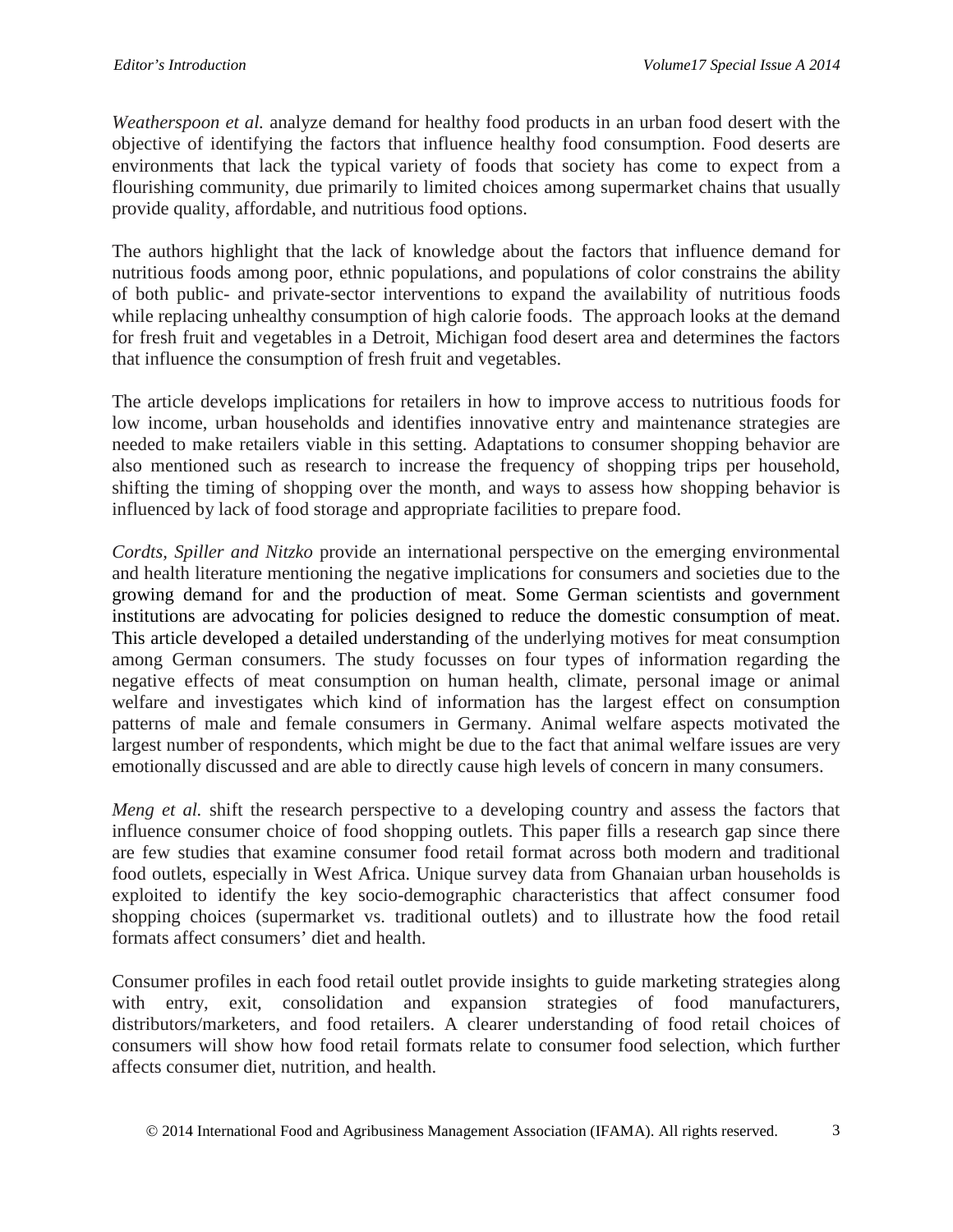A second theme that emerges in the Special Issue is the role of firm and industry strategies in influencing consumer demand, diet and health. *Hahn and Davis* measure how a tax on sodium would affect the demand for eight different types of lunch meats with the tax rates for the lunch meats varying by the sodium levels. The approach measures how these sodium taxes on lunch meats will affect consumers' economic welfare and develops measures of the accuracy of the tax-effect estimates. The paper uses a flexible model of consumer demand to translate price changes into estimates of economic welfare effects.

The authors carefully explain an unexpected result that sodium taxes will, in some cases, reduce the consumption of lower sodium alternatives by more than the high-sodium ones. Sodium taxes will increase the prices of all lunch meats and many of the high-salt lunch meats also have high prices. High-salt items would have the largest taxes but the percent increase caused by the tax is lower for high-salt items than for low-salt items since these items have high initial prices. The authors are careful to note the issues that are not addressed in this analysis including the absence of supply-side effects. Processors could react to lower demand by cutting their prices, implying that these estimates will overstate the value of taxing sodium.

*Hooker and Downs* note that food managers are continually developing and testing changes in the nutritional quality of diets. In this case study the authors compare a monitored industry selfregulation of *trans* fat (used in Canada) and a firm initiated strategy (US primarily) to alter the nutrient quality of new cookies launched between 2006-12. Differences between food labeling policies in the US and Canada are then compared to explore the merits of a conceptual model.

The finding highlights that *trans* fat levels in new products decreased over time in both countries. Cookies that did not contain *trans* fat, were significantly lower in energy, lower in fat and higher in protein and fiber in the US and Canada, suggesting that managers have innovated to provide more healthful options. *Tran* fat levels were already decreasing between 2001 and 2006 in the US, but the implementation of the labeling regulation in the US was associated with an additional reduction of nearly 50 percent.

*Leschewski and Weatherspoon* find that in food deserts, fast food restaurants and convenience stores often out number supermarkets. This motivates their study examining the pricing strategies of fast food restaurants in eight Michigan cities, comparing the four largest cities by population in Michigan that have areas characterized as food deserts with the four largest cities in Michigan that have no areas characterized as food deserts.

The findings indicate some fast food restaurants charge higher prices for select food items at restaurants located in food deserts, despite having similar ownership structure, offering similar amenities, and having similar business approaches. Evidence of differences in consumer preferences are also uncovered since food desert residents are more likely to dine at burger style restaurants than at sandwich shops (such as Subway), even though sandwich shops are often viewed as a healthier option than burger style restaurants.

*Thapa and Lyford* provide a systematic review of programs implementing tools of behavioral economics like nudging and choice architecture to promote healthy food choice and consumption in school lunchrooms. The findings show how the decisions of the food suppliers were altered.